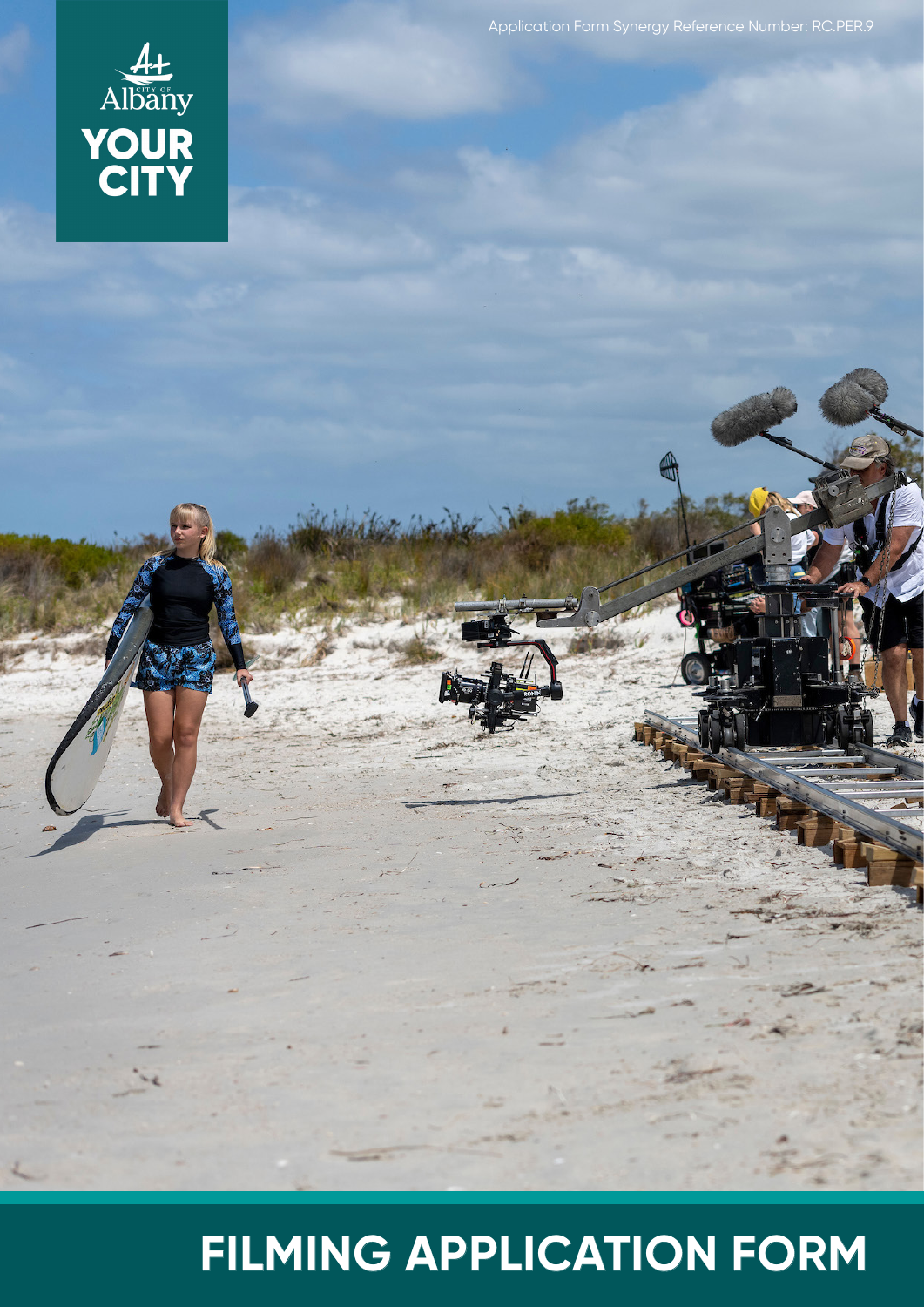This form is an application to apply for approval to undertake filming activities in the outdoor areas such as footpaths, roads, parks and other open spaces within the City of Albany for purposes of a commercial nature.

Additional approvals maybe required from other governing agencies (e.g. Department of Biodiversity, Conservation and Attractions, Civil Aviation Safety Authority, Parks and Wildlife etc.)

#### **ADVICE TO APPLICANTS AND CONFIRMATION OF GUIDELINES**

- All bookings are subject to the applicant being responsible for compliance with legislative requirements including City policies, local laws and regulations
- A minimum of 5 working days is required for small scale filming production applications. Large scale productions may be subject to a longer timeframe to accommodate additional approvals, should third party permits be required.
- Applicants must read the Film Friendly City Guidelines
- Any faults or damage to City property, reserves and public spaces should be reported to the Film Friendly Officer on 6820 3035 (Mon- Fri between 8am to 5pm) within 12 hours.
- Productions must adhere to the Western Australian Screen Industry Code of Practice.
- Contact the Film Friendly Officer prior to completing the Filming Application Form to discuss the proposed production.

| <b>Part 1: Applicant Details</b>              |  |  |
|-----------------------------------------------|--|--|
| Name of organisation / education institution: |  |  |
| Contact name:                                 |  |  |
| Address:                                      |  |  |
| ABN:                                          |  |  |
| Mobile number:                                |  |  |
| Emai:                                         |  |  |

| <b>Part 2: Production Contact Details</b> |  |  |  |
|-------------------------------------------|--|--|--|
| <b>Production Manager:</b>                |  |  |  |
| Mobile number:                            |  |  |  |
| Emai:                                     |  |  |  |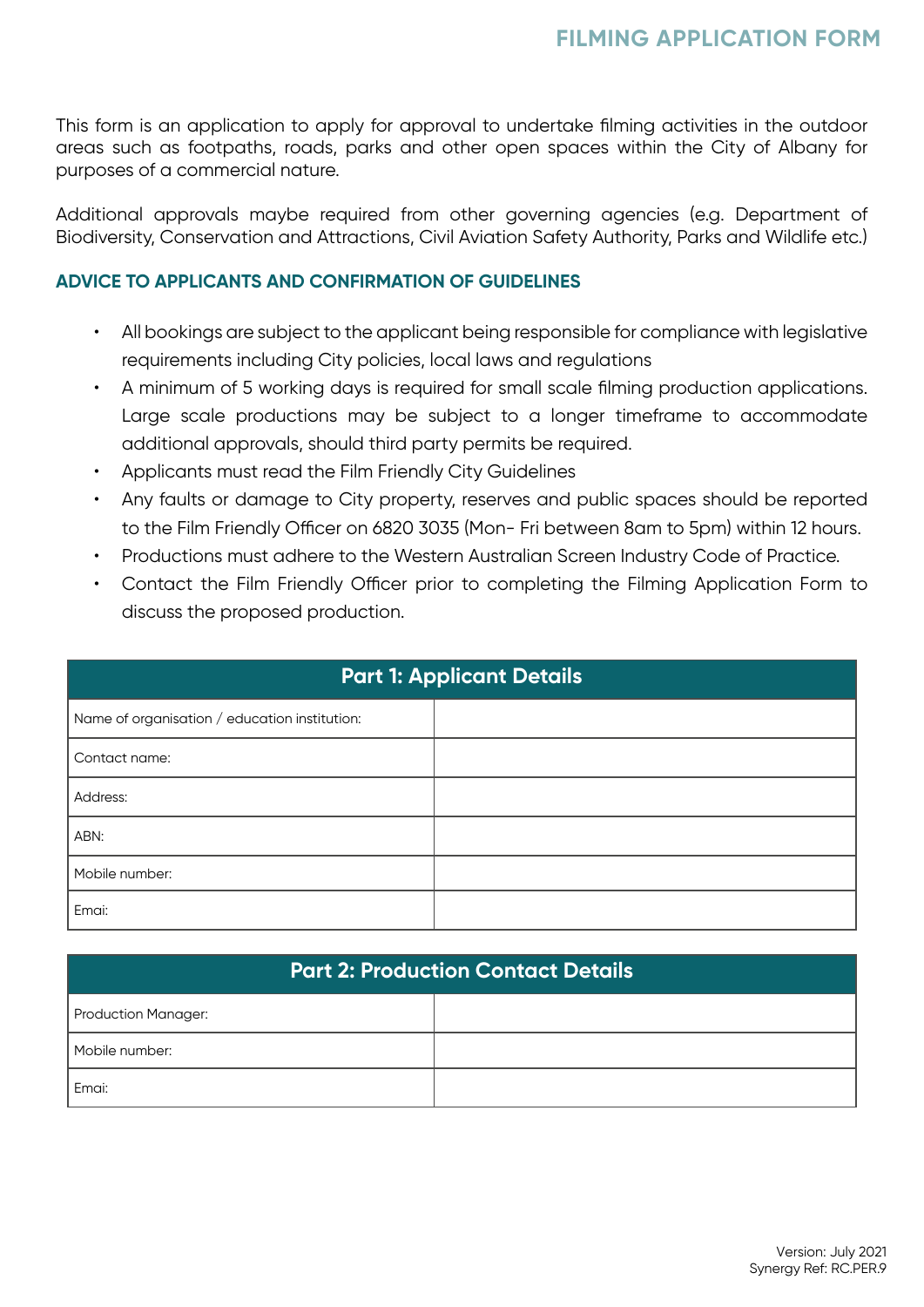## **FILMING APPLICATION FORM**

| <b>Part 3: Production Details</b>         |                                                                                                                                 |  |  |  |
|-------------------------------------------|---------------------------------------------------------------------------------------------------------------------------------|--|--|--|
| Name of Activity:                         | Television drama and mini series<br>Documentaries, short films, children's productions<br>Television commercial<br>Feature film |  |  |  |
| Detailed description of film content:     |                                                                                                                                 |  |  |  |
| Bump in:                                  |                                                                                                                                 |  |  |  |
| Bump out:                                 |                                                                                                                                 |  |  |  |
| Actual filming dates:                     |                                                                                                                                 |  |  |  |
| Expected number of crew and cast on site: |                                                                                                                                 |  |  |  |

# **Part 4: Requested Locations and Site Plan / Recce**

For multiple, complex activities using more than two locations, please attach a separate document listing locations details and activities expected to be undertaken.

Some locations may allow for vehicle access into restricted areas (i.e. City reserves). The City will arrange access. Depending on location, a reserves officer may request to meet on site.

For location details please visit: http://albany.wa.gov.au/facilities/recreation/parks-reserves.aspx

| Locations (please list all locations or attach detailed<br>site recce):                                                                                                                                      |                                                                                                                                   |  |  |
|--------------------------------------------------------------------------------------------------------------------------------------------------------------------------------------------------------------|-----------------------------------------------------------------------------------------------------------------------------------|--|--|
| Parking locations (essential vehicles, production vehicle<br>unit base, specialist filming vehicles etc.):                                                                                                   |                                                                                                                                   |  |  |
| Locations site plan (marquees, liquor license area,<br>parking/ unit base, infrastructure removal etc.):                                                                                                     | Attached<br>Please include a site plan clearly marking the proposed location<br>of any activities on City Parks and/ or Reserves. |  |  |
| City Parks and Reserves may be subject to subsurface utilities. Reticulation and power may require marking out prior to<br>bump in of infrastructure. Reticulation is marked out in blue and power in black. |                                                                                                                                   |  |  |
| Details of temporary structures (marquees, sets,<br>scaffolding etc.):                                                                                                                                       |                                                                                                                                   |  |  |
| Details of Special equipment and machinery (lighting,<br>generators, cherry pickers, pyrotechnics):                                                                                                          |                                                                                                                                   |  |  |